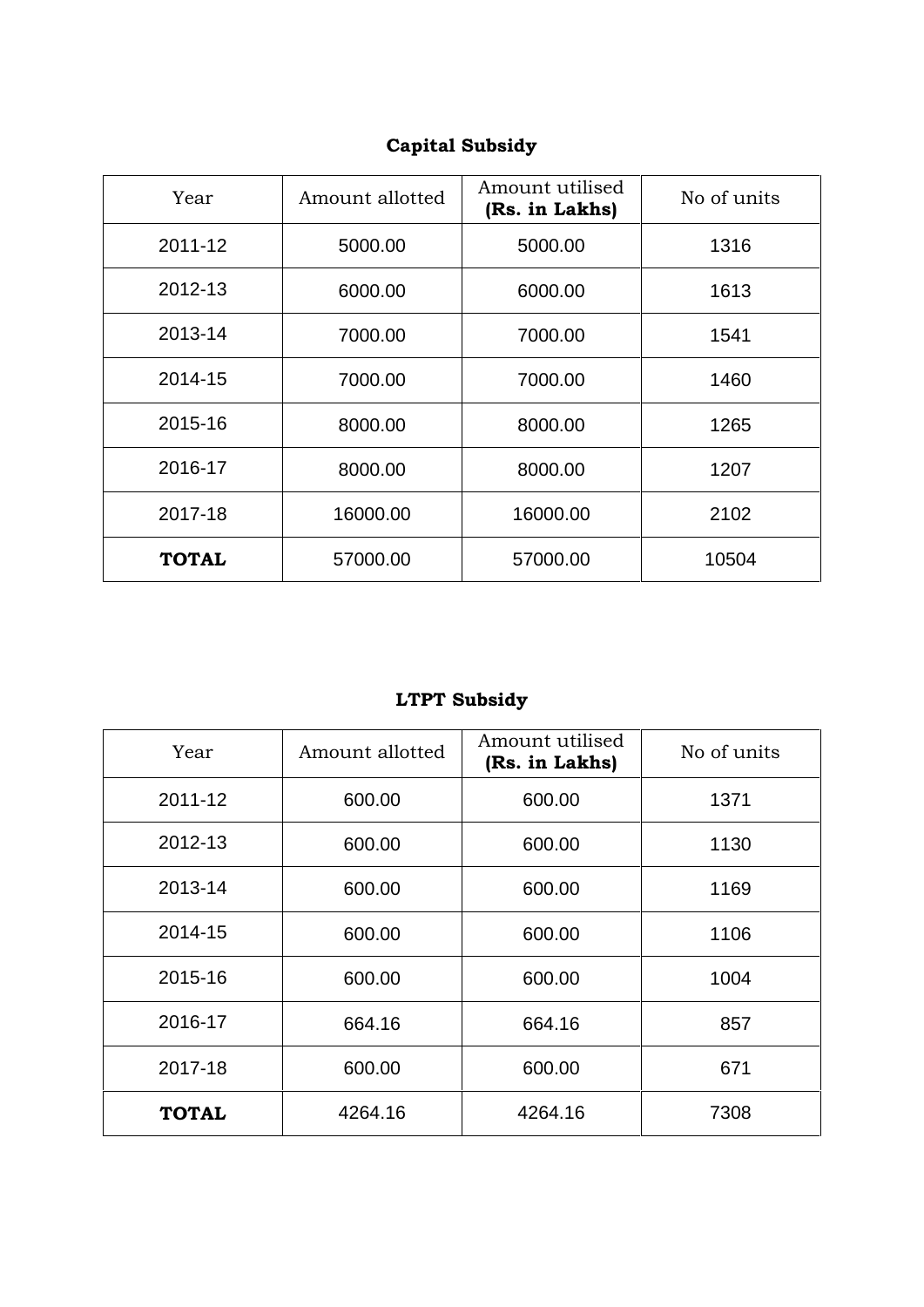| Year         | Amount allotted | Amount utilised<br>(Rs. in Lakhs) | No of units |
|--------------|-----------------|-----------------------------------|-------------|
| 2011-12      | 800.00          | 800.00                            | 852         |
| 2012-13      | 2348.09         | 2348.09                           | 1958        |
| 2013-14      | 800.00          | 800.00                            | 666         |
| 2014-15      | 800.00          | 800.00                            | 734         |
| 2015-16      | 4200.00         | 4200.00                           | 3625        |
| 2016-17      | 800.00          | 800.00                            | 587         |
| 2017-18      | 200.00          | 200.00                            | 161         |
| <b>TOTAL</b> | 9948.09         | 9948.09                           | 8583        |

#### **Generator Subsidy**

## **Back- ended Interest Subsidy Scheme a. Technology Upgradation/ Modernisation**

| Year         | Amount allotted | Amount utilised<br>(Rs. in Lakhs) | No of units |
|--------------|-----------------|-----------------------------------|-------------|
| 2011-12      | 303.87          | 303.87                            | 172         |
| 2012-13      | 24.48           | 24.48                             | 89          |
| 2013-14      | 30.00           | 30.00                             | 25          |
| 2014-15      | 30.00           | 30.00                             | 60          |
| 2015-16      | 30.00           | 30.00                             | 37          |
| 2016-17      | 30.00           | 30.00                             | 43          |
| 2017-18      | 30.00           | 30.00                             | 73          |
| <b>TOTAL</b> | 478.35          | 478.35                            | 499         |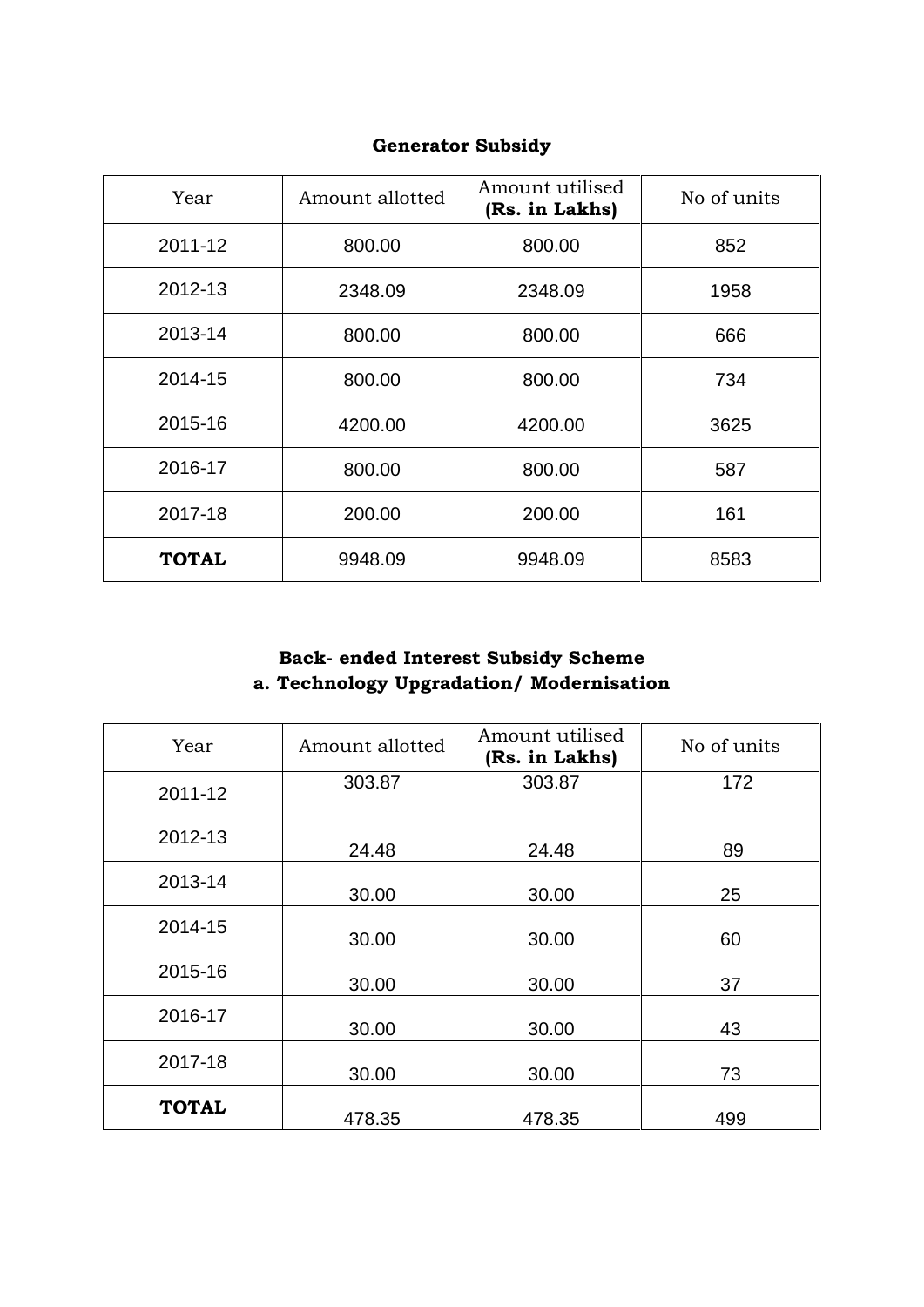| Year         | Amount allotted | Amount utilised<br>(Rs. in Lakhs) | No of units |
|--------------|-----------------|-----------------------------------|-------------|
| 2011-12      | 4.56            | 4.56                              | 9           |
| 2012-13      | 10.00           | 22                                |             |
| 2013-14      | 10.00           | 10.00                             | 27          |
| 2014-15      | 10.00           | 10.00                             | 53          |
| 2015-16      | 10.00           | 10.00                             | 51          |
| 2016-17      | 10.00           | 10.00                             | 44          |
| 2017-18      | 25.00           | 25.00                             | 101         |
| <b>TOTAL</b> | 79.56           | 79.44                             | 307         |

## **b. Credit Guarantee Fund Trust Scheme**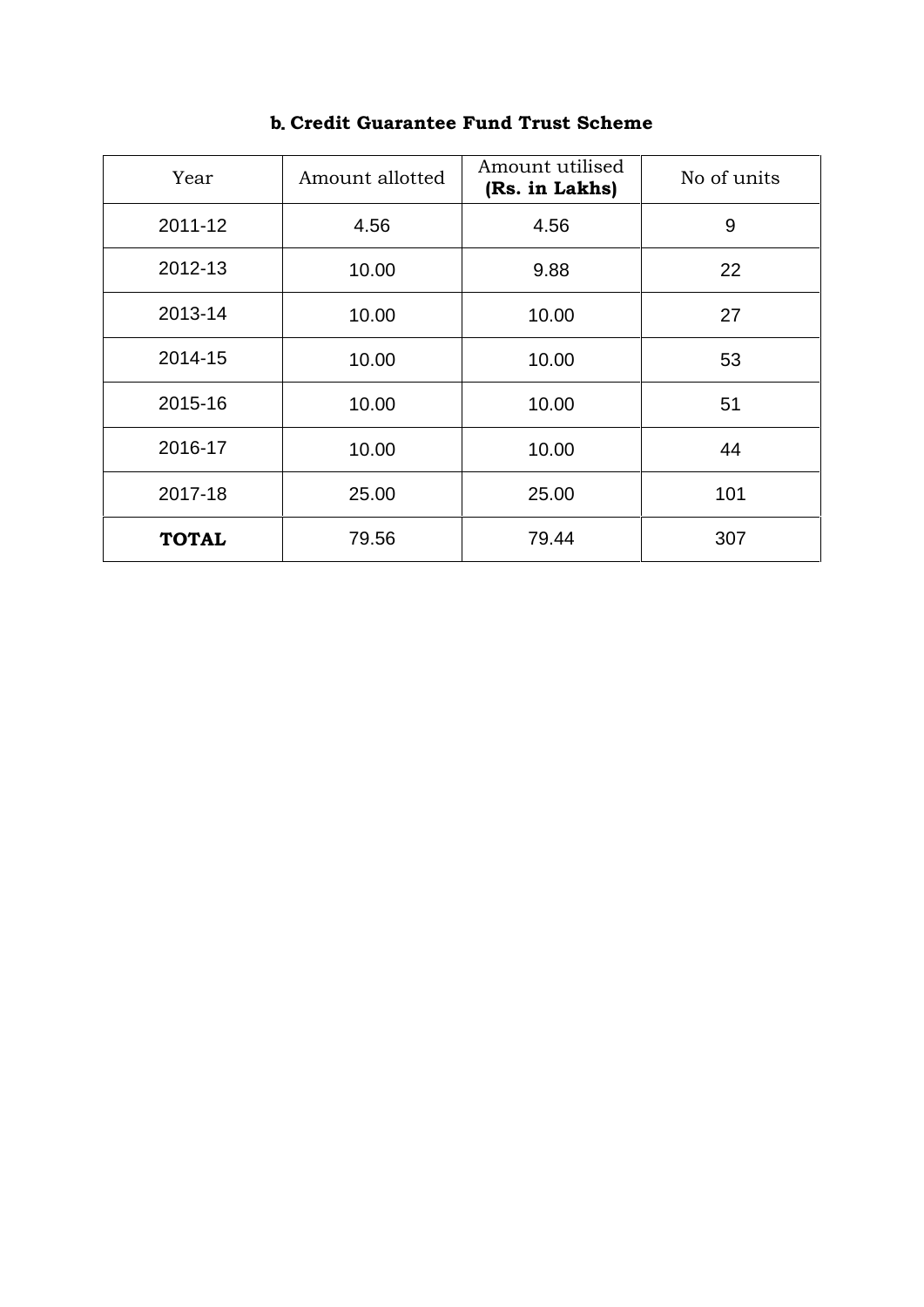| <b>Financial</b><br>Year | No's  | <b>Subsidy Released</b><br>(Rs.in lakh) |
|--------------------------|-------|-----------------------------------------|
| 2011-12                  | 4759  | 1319.86                                 |
| 2012-13                  | 4804  | 1466.31                                 |
| 2013-14                  | 4657  | 1499.53                                 |
| 2014-15                  | 3465  | 1817.67                                 |
| 2015-16                  | 5822  | 3463.18                                 |
| 2016-17                  | 5368  | 3375.00                                 |
| 2017-18                  | 4707  | 3000.00                                 |
| <b>Total</b>             | 33582 | 15941.55                                |

#### **1. Unemployment Youth Employment Generation Programme (UYEGP)**

## **2. Prime Minister's Employment Generation Programme(PMEGP)**

| <b>Financial</b><br>Year | No's | <b>Margin Money Released</b><br>(Rs.in lakh) |
|--------------------------|------|----------------------------------------------|
| 2011-12                  | 1560 | 2909.03                                      |
| 2012-13                  | 1316 | 2258.40                                      |
| 2013-14                  | 1036 | 2366.89                                      |
| 2014-15                  | 1256 | 2827.71                                      |
| 2015-16                  | 1090 | 2252.66                                      |
| 2016-17                  | 1395 | 3425.80                                      |
| 2017-18                  | 2039 | 4609.96                                      |
| Total                    | 9692 | 20650.46                                     |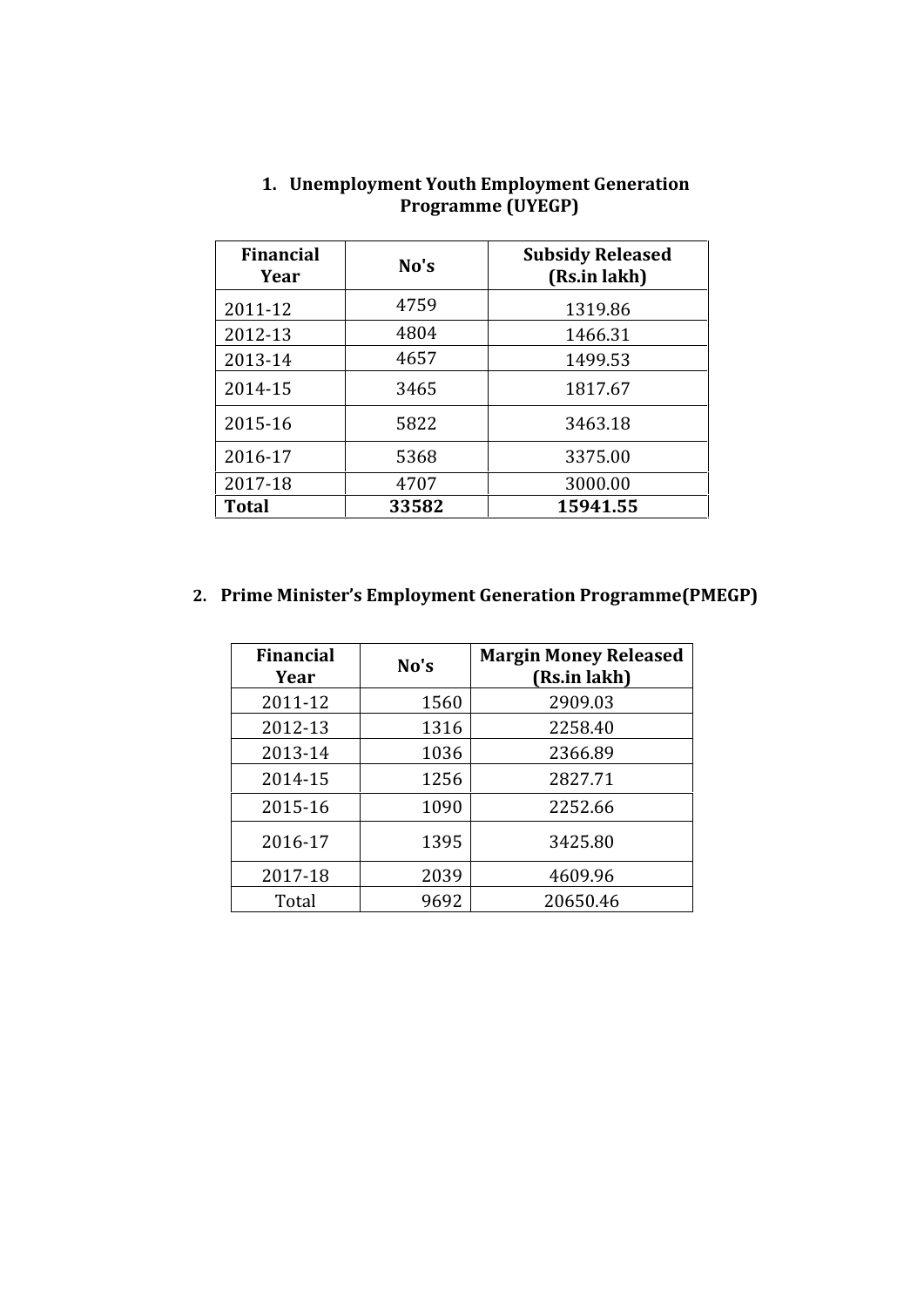# **3. New Entrepreneur-cum-Enterprise Development Scheme (NEEDS)**

|                                 |      | 2012-13 |      | 2013-14                  | 2014-15 |                          | 2015-16 |          | 2016-17 |          |
|---------------------------------|------|---------|------|--------------------------|---------|--------------------------|---------|----------|---------|----------|
| Description                     | Nos. | Subsidy | Nos. | Subsidy                  | Nos.    | Subsidy                  | Nos.    | Subsidy  | Nos.    | Subsidy  |
| Recommended App                 | 559  | 6531.39 | 1247 | 12380.70                 | 1397    | 11720.17                 | 1263    | 13177.31 | 1264    | 12560.51 |
| Provisional<br><b>Sanctions</b> | 305  | 3902.94 | 744  | 7847.27                  | 857     | 7681.80                  | 856     | 9765.04  | 765     | 8525.97  |
| <b>EDP</b> Trained              | 284  |         | 645  | $\overline{\phantom{0}}$ | 789     | $\overline{\phantom{0}}$ | 822     |          | 602     |          |
| <b>Formal Sanctions</b>         | 224  | 2504.57 | 482  | 4952.01                  | 555     | 5157                     | 466     | 4600.28  | 536     | 5765.33  |
| of<br>Disbursement<br>Subsidy   | 218  | 2385.76 | 456  | 4333.52                  | 172     | 995.42                   | 585     | 4280.52  | 501     | 7072.55  |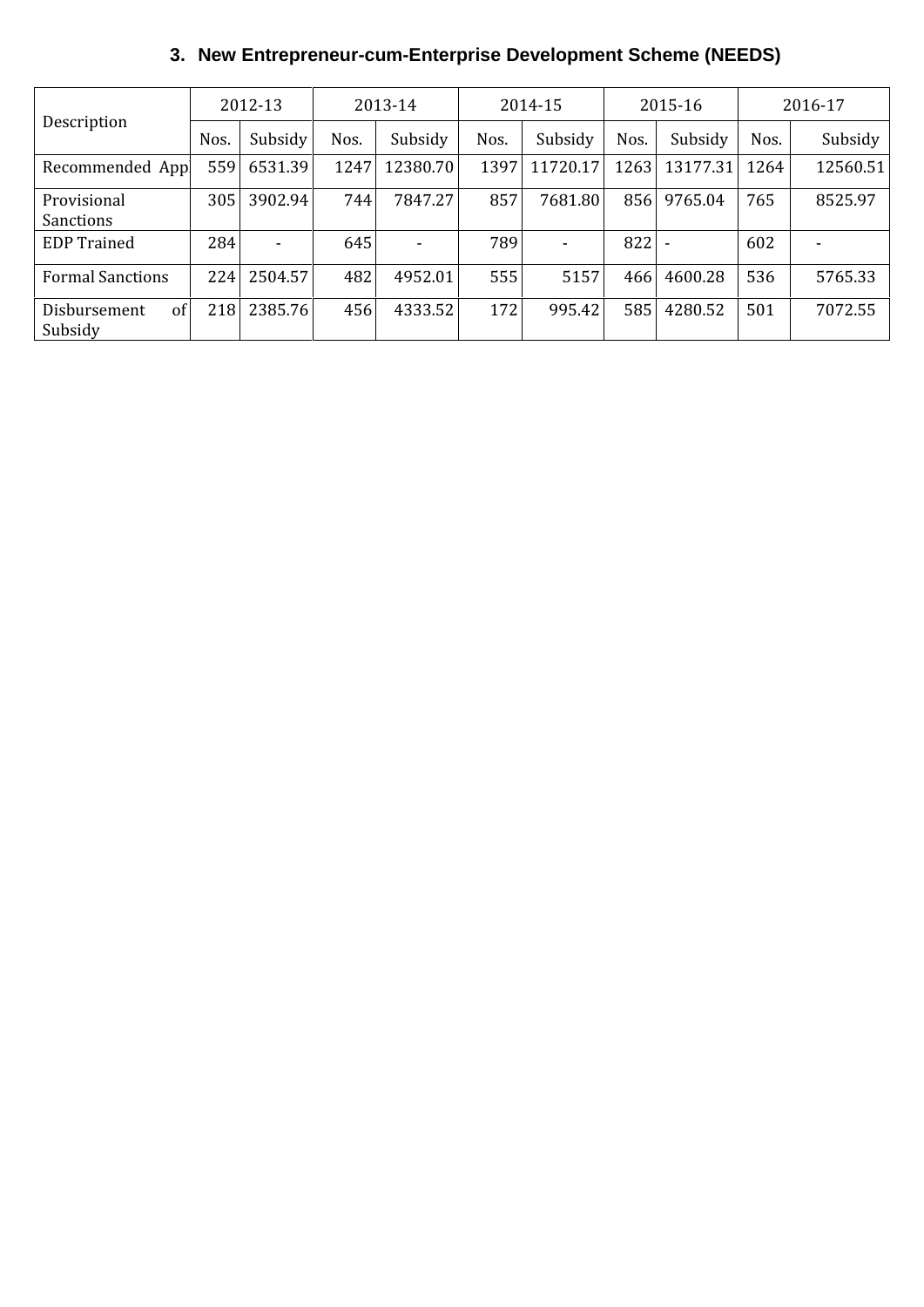# NEEDS-Achievement since inception

(Rs.in Lakhs)

|                                 |            | 2012-13 |            | 2013-14                  |            | 2014-15                  |            | 2015-16                  |      | 2016-17  |            | 2017-18  |            | <b>TOTAL</b> |
|---------------------------------|------------|---------|------------|--------------------------|------------|--------------------------|------------|--------------------------|------|----------|------------|----------|------------|--------------|
| Description                     | <b>Nos</b> | Subsidy | <b>Nos</b> | Subsidy                  | <b>Nos</b> | Subsidy                  | <b>Nos</b> | Subsidy                  | Nos  | Subsidy  | <b>Nos</b> | Subsidy  | <b>Nos</b> | Subsidy      |
| Recommen<br>ded<br>Applications | 559        | 6531.39 | 1247       | 12380.70                 | 1397       | 11720.17                 | 1263       | 13177.31                 | 1264 | 12560.51 | 1274       | 14045.89 | 7004       | 70415.97     |
| Provisional<br>Sanctions        | 305        | 3902.94 | 744        | 7847.27                  | 859        | 7681.85                  | 856        | 9765.04                  | 765  | 8525.92  | 823        | 9915.96  | 4352       | 47638.98     |
| <b>EDP</b><br>Trained           | 284        | ۰       | 645        | $\overline{\phantom{a}}$ | 789        | $\overline{\phantom{a}}$ | 822        | $\overline{\phantom{a}}$ | 602  |          | 610        | ٠        | 3752       |              |
| Formal<br>Sanctions             | 224        | 2504.57 | 482        | 4952.01                  | 555        | 5157.25                  | 466        | 4600.28                  | 536  | 5765.33  | 605        | 7024.95  | 2868       | 30004.39     |
| Disburseme<br>nt of<br>Subsidy  | 218        | 2385.76 | 456        | 4335.85                  | 172        | 995.42                   | 585        | 4280.52                  | 501  | 7072.55  | 480        | 5591.97  | 2412       | 24662.07     |